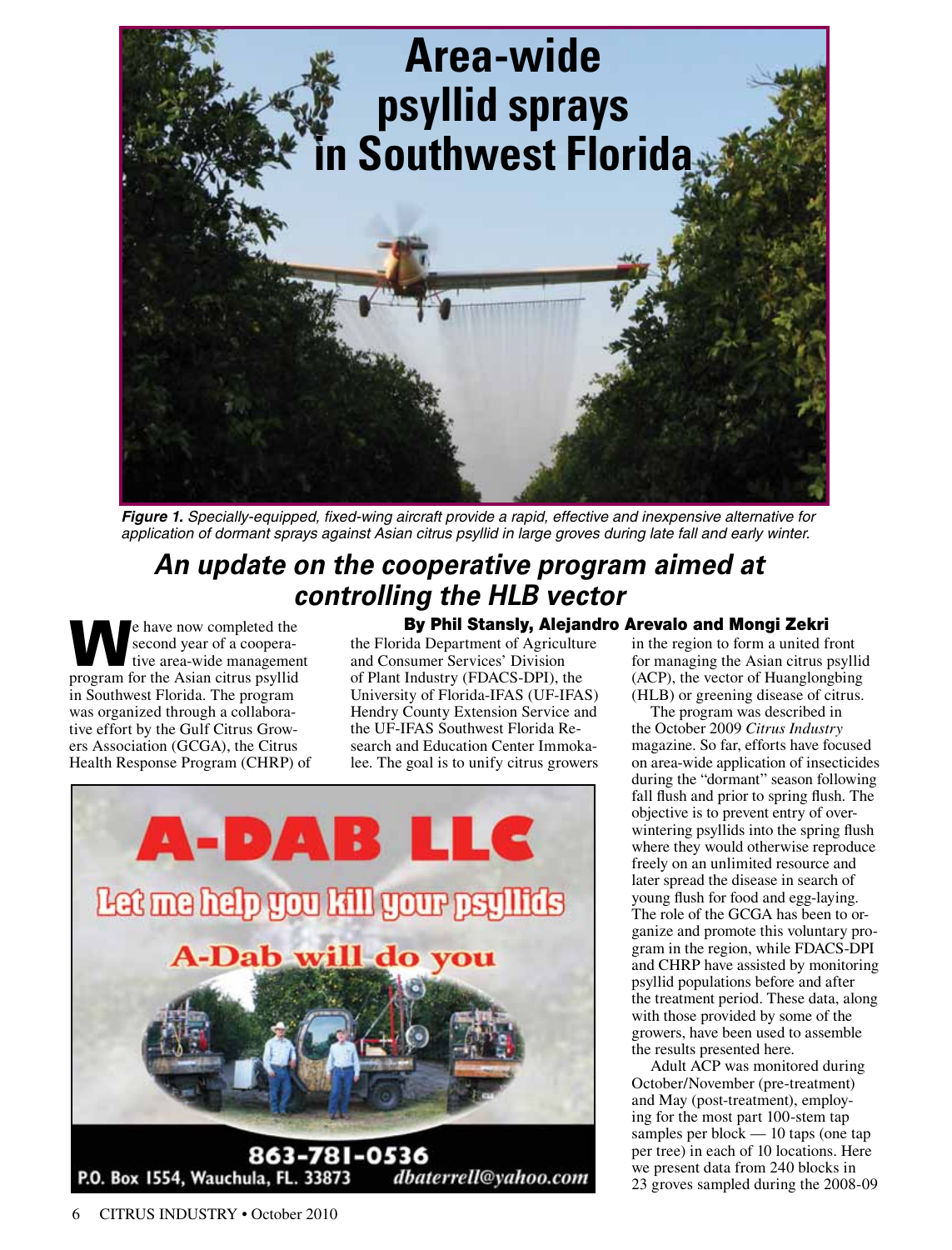**Table 1. Number of aerial sprays, number of groves, and total acreage sprayed during two seasons in SW Florida. 2008-2009 2009-2010 # Sprays # Groves Total acreage # Sprays # Groves Total acreage** 1 36 49,228 2 7 22,688 Grand Total **43** 71,916 1 35 56,618 2 10 7,081 3 3 9,481 Grand Total 48 73,180

season and 248 blocks in 18 different groves during the 2009-10 season. Fletcher Flying Service of Immokalee  $\Box$ and Thomas Summersill Inc. of Belle Glade provided records from applications made using their fixed wing aircraft (Figure 1, page 6). Additional information on ground applications and other practices directed against ACP and HLB were reported through grower surveys conducted together with the Hendry County Cooperative Extension Service.

### ACREAGE SPRAYED

The total area receiving at least one aerial application increased slightly this last dormant season (November through mid-February) to more than 73,000 acres from just less than 72,000 acres the year before (Table 1). Fewer acres were sprayed twice last dormant season than the previous year, although a significant area was sprayed three times this year, making the average number of sprays greater for the 2009-10 dormant season. Although we do not have an exact count of the number of acres sprayed by ground during the dormant season, we estimate at least 35,000 acres based on surveys. Virtually all the active citrus acreage in the region was treated at least once last winter.

### INSECTICIDES USED

Danitol (fenpropathrin, a pyrethroid) and Imidan (phosmet, an organo-phosphate or OP) were the most used products both years, although not in the same order (Table 2). Imidan tended to be sprayed more in late fall and Danitol as well as Mustang, another pyrethroid, in winter. This is appropriate use of these products since

| Table 2. Insecticides applied by air for  |
|-------------------------------------------|
| ACP control in citrus during the last two |
| dormant seasons in SW Florida.            |
| DAAA DAAA                                 |

| 2008-2009         |                |        |
|-------------------|----------------|--------|
| <b>Product</b>    | <b>Acreage</b> | % area |
| <b>Danitol</b>    | 62,654         | 66.2   |
| Imidan            | 15,790         | 16.6   |
| <b>Sevin</b>      | 7,500          | 7.9    |
| <b>Mustang</b>    | 5,660          | 6.0    |
| <b>Dimethoate</b> | 3,000          | 3.2    |
| Total             | 97,914         | 100.0  |
| 2009-2010         |                |        |
| <b>Product</b>    | <b>Acreage</b> | % area |
| Imidan            | 42,969         | 43.3   |
| <b>Danitol</b>    | 19,029         | 19.2   |
| <b>Mustang</b>    | 13,933         | 14.0   |
|                   |                |        |
| <b>Dimethoate</b> | 10,351         | 10.4   |
| <b>Sevin</b>      | 8,000          | 8.1    |
| <b>Malathion</b>  | 4,758          | 4.8    |
| <b>Agrimek</b>    | 184            | 0.2    |

pyrethroids deactivate quickly at high temperatures, so they are better suited for the winter, whereas the OPs suited for the winter, whereas the OPs<br>are most active during hot weather, allowing rates to be lowered. Danitol and Mustang have one-day PHIs (preharvest intervals), so they interfere minimally with harvesting operations compared to seven days for Imidan and

Dimethoate. Depending on products used and distance to an air strip, applications with fixed winged aircraft may be done for as little as \$10 per acre.

## ACP POPULATIONS

The average number of adult ACP sampled over all blocks in May 2009 was 0.64±0.14 adults per tap, a small increase over the pretreatment average of  $0.40 \pm 0.06$  ACP per tap four months previously (Figure 3, page 8, green bars). In contrast, populations in untreated blocks jumped from 0.9  $\pm$  0.10 to 15.1  $\pm$  12.9 per tap over the same interval, a 17-fold increase (Figure 3, white bars). Even better results were seen in 2010, with the average of  $0.19 \pm 0.06$  in May 2010 actually below the low pre-treatment average of  $0.21 \pm 0.03$  ACP per tap (Figure 3, red bars). These are excellent results, considering that there was time for at For APRIL CITY AND THE FORM ADDED TO THE CONSTRUCTING THE TELL OF AM PAGE 1. psyllid reproduction beginning in late